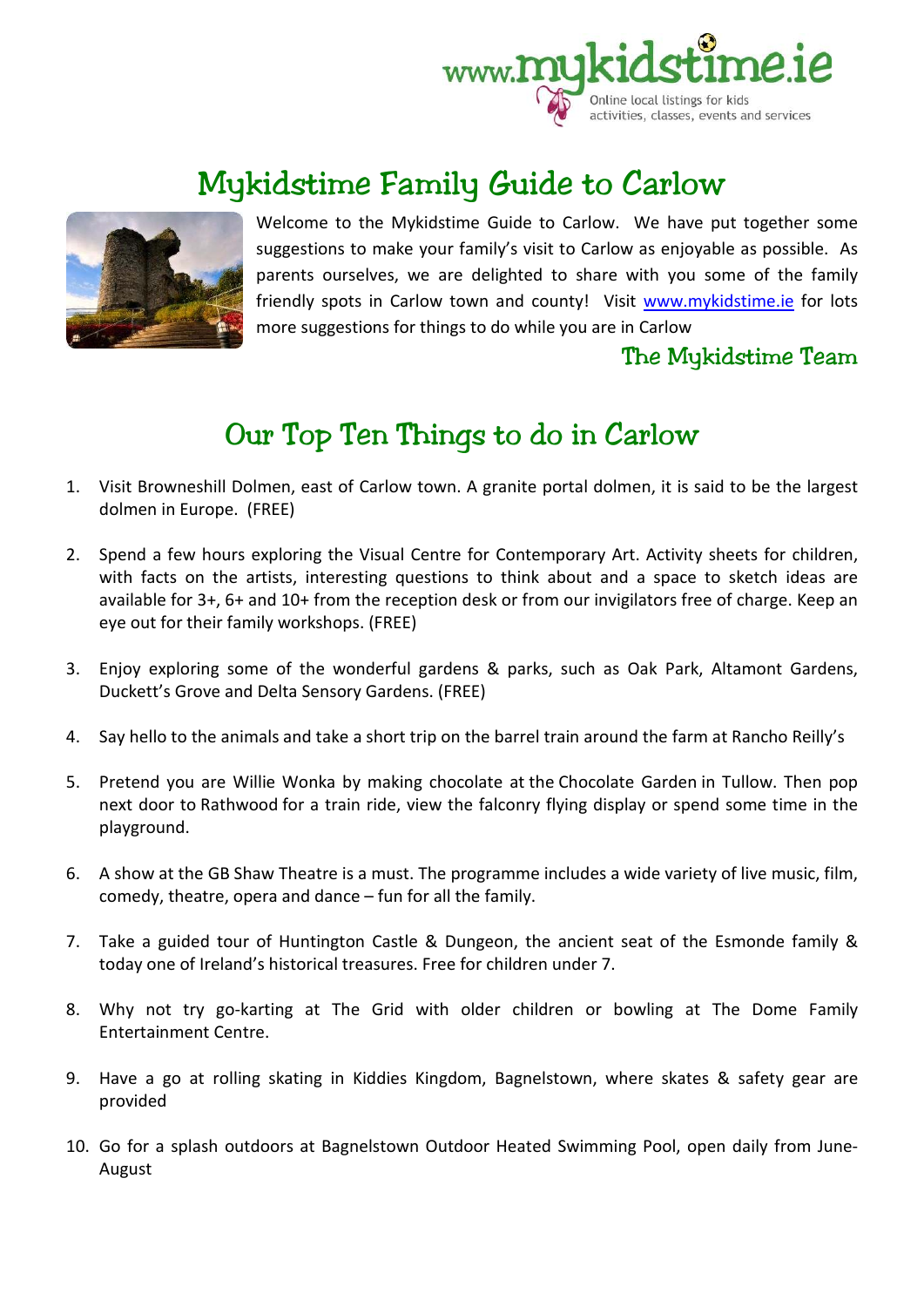

# Some Indoor Suggestions for Carlow



- Get creative at one of the Visual Centre for Contemporary Arts family workshops.
- Check out each local library for details of activities & events for families during the year.
- Carlow's Military Museum opens every Sunday afternoon from March to the end of November at the Old Church, St Dympna's, Athy Road, Carlow Town. One of the museums main displays features the uniforms of the Irish Defence Forces. Children under 10 are free.
- Take in a movie at the Carlow Omniplex, Fairgreen Shopping Centre, Carlow. There's a kids' club every weekend.
- Enjoy a game of bowling at the Dome Family Entertainment Centre.
- Try indoor karting with older children at The Grid in Graiguecullen.
- Spend some time at Askea Country Market at the Parish Centre any Friday from 10am -12am.
- Go swimming at Graiguecullen Swimming Pool**,** a 25m deck-level heated Swimming Pool with a spacious Toddler Pool and viewing area for parents.
- Take part in one of The Chocolate Garden interactive workshops and learn how delicious chocolates & ice cream are made or have a go yourself!



# Some Outdoor Suggestions for Carlow

- Try fishing at Southern County Fishing Resort & Wildlife Park while also enjoying the local wildlife.
- During the summer months, Bagnel is a great place to visit
- Go for a horse-ride at one of the Equestrian Centres.
- Several walks and trails listed on our website, including strolls by the Barrow or trails in Oak Park. Or take a guided tour with Ecotrails. Something to suit every family!
- Take a canoe or kayaking trip or book a course in various locations.
- Spend some time at some of the playgrounds dotted around the county we have some great playgrounds which cater for children up to 12/14 years of age.
- Wander around the ruins of Duckett's Grove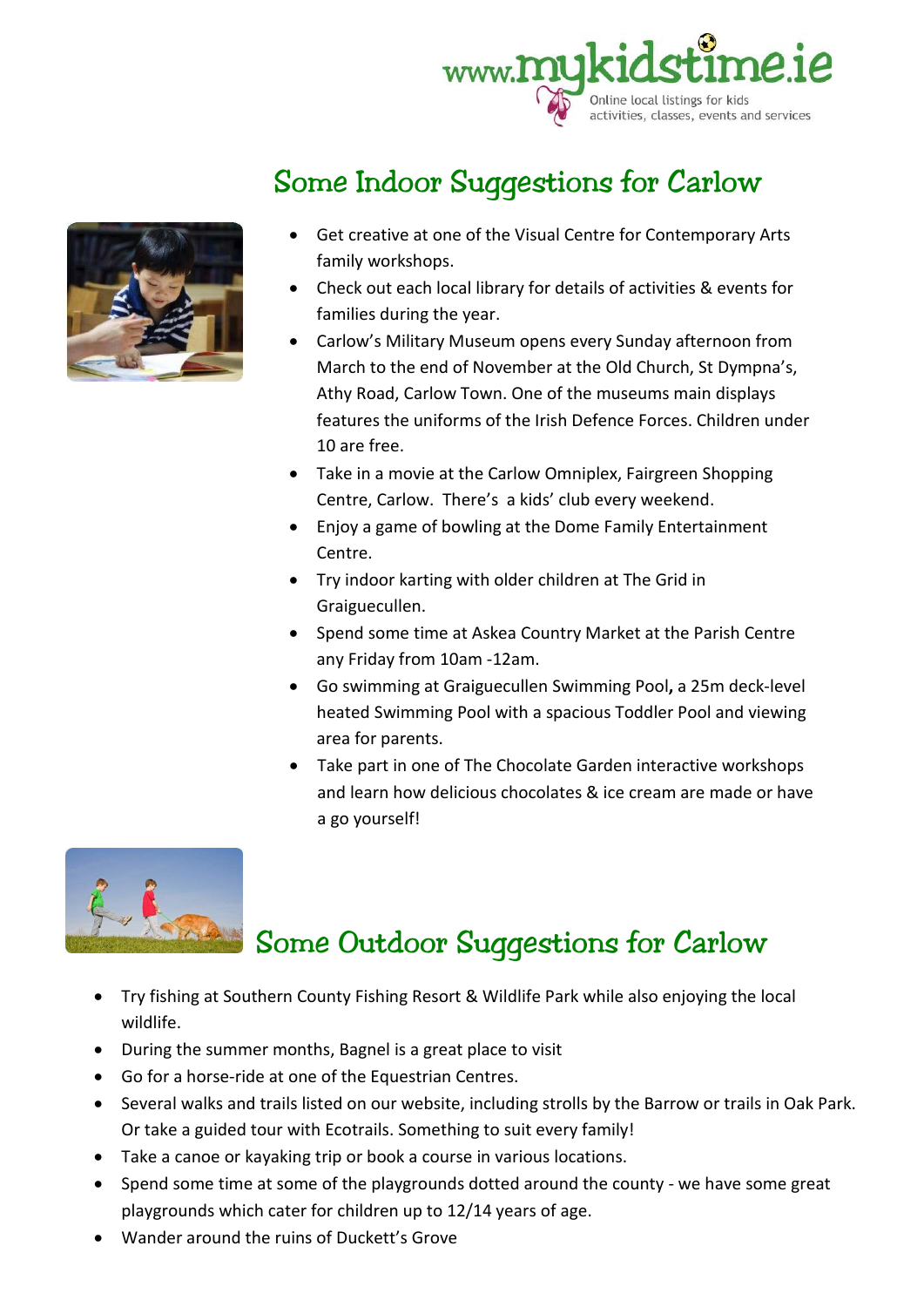



## Where to Stay

## Hotels

#### **Dolmen Hotel**

Kilkenny Road, Carlow Tel: +353 (0) 59 9142002 Email: info@dolmehotel.ie Web: www.dolmenhotel.ie

#### **Killerig Resort Hotel**

Killerig, Co. Carlow Tel: +353 (0)59 916 3050 Fax: +353 (0)59 916 3051 Email: info@killerigresort.com Web: www.killerigresorthotel.ie

#### **Mount Wolseley Hotel**

Tullow, Co. Carlow Tel: +353 (0) 59 915 1674 Email: info@mountwolseley.ie Web: www.mountwolseley.ie

#### **Seven Oaks Hotel**

Athy Road, Carlow Tel: +353 (0) 59 913 1308 Fax: +353 (0) 59 913 2155 Email: info@sevenoakshotel.com Web: www.sevenoakshotel.com

#### **The Talbot Hotel Carlow**

Portlaoise Road, Carlow Tel: +353 (0) 59 915 3000 Fax: +353 (0) 59 915 3001 Email: sales@talbothotelcarlow.ie Web: www.talbotcarlow.ie

The 3 Star Dolmen Hotel in Carlow makes the perfect location for a relaxing weekend or midweek family break. Fun-filled kids activities every Sunday in the Killeshin Suite.

Nestled amid 130 acres of manicured parkland the stylish 4 star Killerig Resort offers unsurpassed hospitality to all that pass through its doors. There's a free Killerig Kids Club every Sunday at the Resort 2pm - 5pm.

The Mount Wolseley Hotel Spa and Golf Resort offers 4 Star luxury accommodation both in the hotel and in their holiday lodges. The Leisure Centre boasts a twenty metre indoor pool.

Located just a few minutes walk from Carlow town centre, the Seven Oaks offers luxury accommodation, friendly staff and good food at affordable prices.

The 4 star Talbot Carlow Hotel boasts 84 luxury bedrooms, including interconnecting rooms. The Leisure Centre comprises a 20m deck level swimming pool, sauna, steam room & spa pool. Complimentary kids club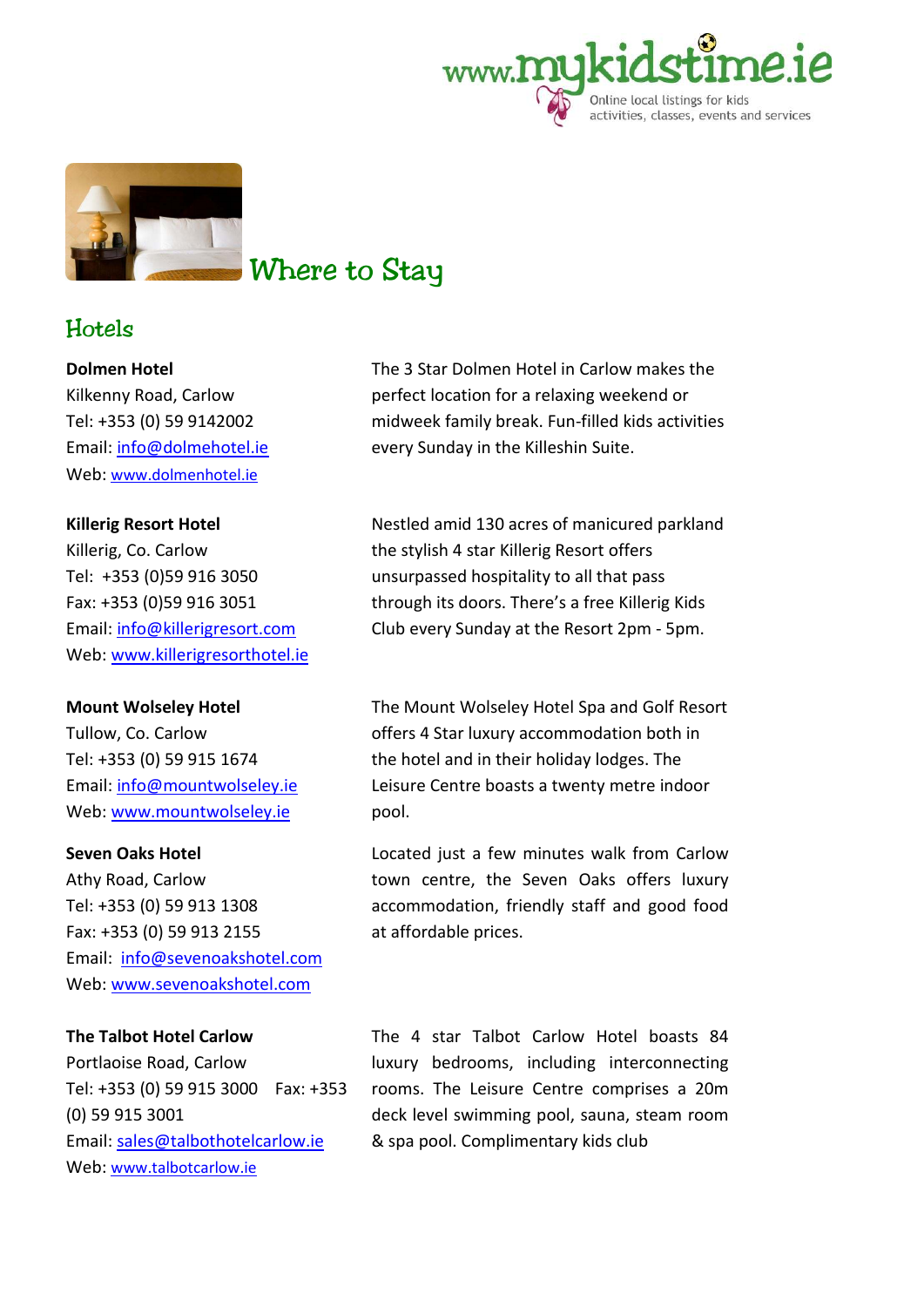

## Bed & Breakfast

**Coolanowle House & Organic Farm**  Ballickmoyler, Co Carlow Tel: +353 (0) 59 862 5176 Email: info@coolanowle.com Web: www.coolanowle.com

Situated on the Carlow/Laois border Coolanowle Country House combines an organic farm, lovely B&B and self catering accommodation too, where pets are allowed), meals based on their own meats, fruit and vegetables.

## Self-catering Accommodation

**The Old Grain Store Self-Catering Cottages**  St. Mullins, Co. Carlow Tel: +353 (0) 51 424 440 Web: www.oldgrainstorecottages.ie

In the picturesque village of St. Mullins on the river Barrow, 3 luxury self-catering cottages that surround an old stable yard. Travel cot & high chair provided.

## Camping and Caravans

Ravens Rest Ballysallagh Upper, Hacketstown, Co. Carlow Tel: +353 (0)87 248 6305 Email: orcbreaksltd@yahoo.ie

Located near Hacketstown, where there are beautiful rural views, this caravan and camping site is situated at the foot of Eagle Hill which is ideal for all walking enthusiasts. For kids there is a frog pond, with lizards and frogs a great attraction. There are boats in which the kids can play in the shallow lake.